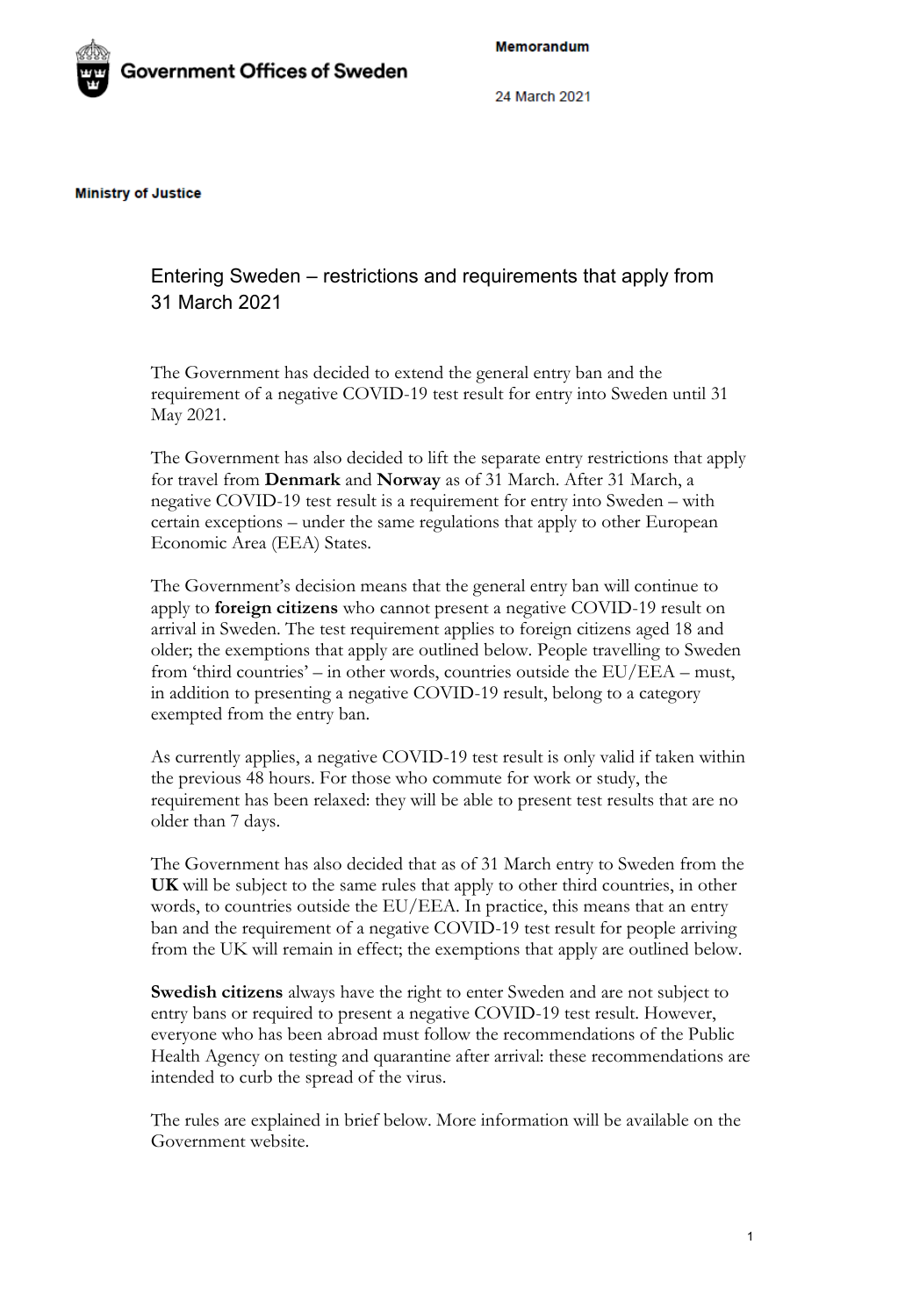## The following will apply for entry from all EEA States<sup>1</sup> and Andorra, Monaco, San Marino, Switzerland and the Vatican City as of 31 March.

Travellers from these countries may enter Sweden if they can present a negative COVID-19 result from a test conducted within 48 hours of arrival or if they are exempt from the test requirement.

The following categories are exempt from the test requirement:

- people under the age of 18
- people who live in Sweden
- people with imperative family reasons
- personnel transporting goods and other staff in the transport sector
- people who carry out, are involved in or are being transported by medical transport services
- people who are to undergo surgery or other types of care that cannot be delayed
- people who need to cross the border to engage in reindeer husbandry
- seafarers
- people covered by Chapter 2, Section 10 of the Aliens Act (2005:716), including diplomats and consular officers who are employed in Sweden by foreign states and their families and employees
- personnel within the scope of international police, customs or emergency services cooperation
- officials at Danish authorities or other Danish public bodies travelling on business between Bornholm and another part of Denmark via Sweden
- people in need of international protection or who have other humanitarian grounds.

People who regularly cross the border to work or study in Sweden or another state must be able to present a negative COVID-19 result from a test taken within 7 days prior to arrival in Sweden.

There is no special exemption from either the entry ban or the test requirement for people who can show that they have been vaccinated against COVID-19 or have antibodies to the COVID-19 virus.

The Government refers to the Public Health Agency of Sweden for information concerning the criteria for negative test results.

<sup>&</sup>lt;sup>1</sup> In addition to Sweden, the following states are EEA states:

Austria, Belgium, Bulgaria, Croatia, Cyprus, Czech Republic, Denmark, Estonia, Finland, France, Germany, Greece, Hungary, Iceland, Ireland, Italy, Latvia, Liechtenstein, Lithuania, Luxembourg, M alta, the Netherlands, Norway, Poland, Portugal, Romania, Slovakia, Slovenia and Spain.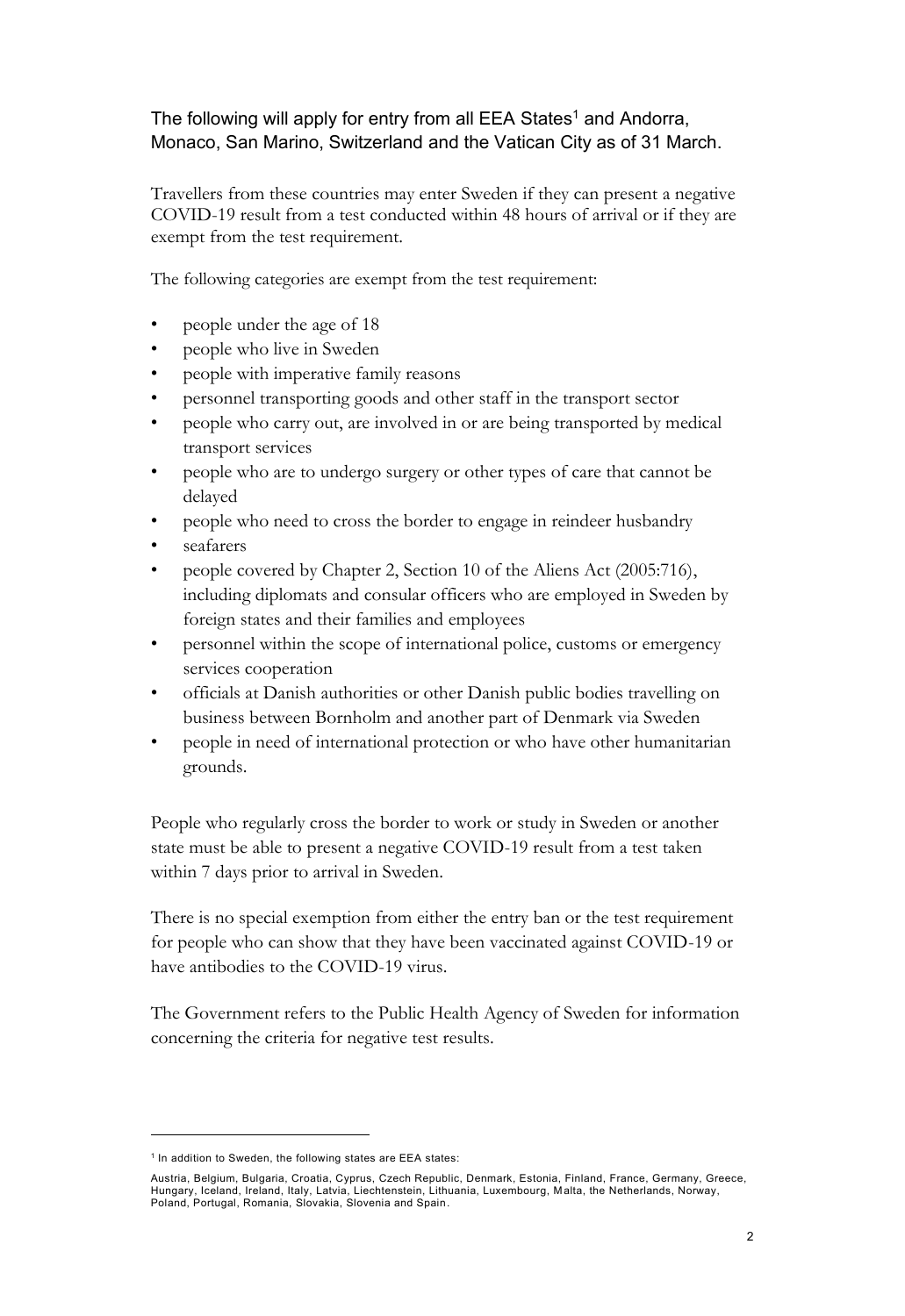## The following will apply for entry from third countries, in other words, from all countries outside the EU/EEA as of 31 March.

To be allowed to enter Sweden from these countries, a person must first belong to one of the following categories (those who do not cannot enter, even if they can present a negative COVID-19 test result):

These categories apply to people who

- are an EEA citizen or a citizen of Andorra, Monaco, San Marino, Switzerland or the Vatican City;
- have long-term resident status in Sweden or another EU Member State;
- have a residence permit in Sweden or another EEA state, Andorra, Monaco, San Marino, Switzerland or the Vatican City;
- have a national visa for Sweden or a national visa valid longer than three months in another EEA State, Andorra, Monaco, San Marino, Switzerland or the Vatican City;
- have close family ties as specified in Chapter 3 a, Section 2, first paragraph, or Chapter 5, Section 3, first paragraph, points 1–4, or Section 3a of the Aliens Act (2005:716) to a person covered by any of the points above or to a Swedish citizen, for example, spouses, cohabiting partners, civil partners and children under the age of 21;
- are a citizen of the United Kingdom or a family member of such a citizen, provided that they are covered by Article 10 of the Agreement on the withdrawal of the United Kingdom of Great Britain and Northern Ireland from the European Union and the European Atomic Energy Community (OJ L 29, 31.1.2020, p.7), i.e. UK nationals who have residence status or have applied for residence status; or
- live in Australia, New Zealand, Rwanda, Singapore, South Korea, or Thailand

The above categories also apply to foreign citizens with an essential need or function in Sweden, for example:

- people with imperative family reasons
- passengers in transit
- frontier workers
- people who travel for the purpose of studying
- personnel transporting goods and other staff in the transport sector
- seasonal workers in the agricultural, forestry and horticulture sectors
- healthcare workers, researchers in health and medical care and elderly staff
- people who work in international organisations or are invited by such organisations and whose presence is necessary for the organisations' activities, military personnel and other personnel within the scope of international defence cooperation, aid workers and civil defence staff